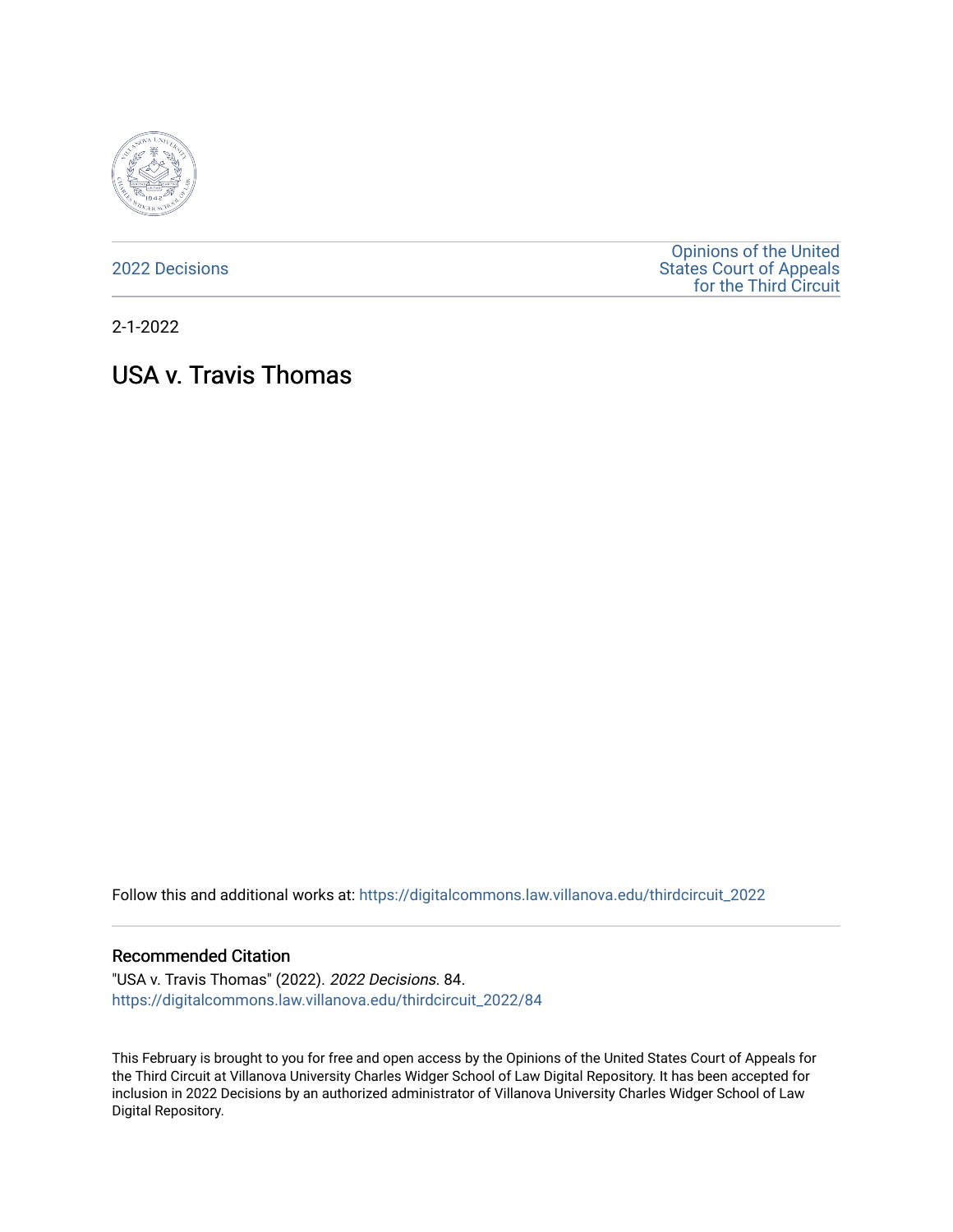### NOT PRECEDENTIAL

## UNITED STATES COURT OF APPEALS FOR THE THIRD CIRCUIT

Nos. 21-1645 & 21-2105

## UNITED STATES OF AMERICA

v.

TRAVIS THOMAS, a/k/a Mush

Appellant

Appeal from the United States District Court for the District of New Jersey (Criminal Action No. 2-16-cr-00324-001) District Judge: Honorable Susan D. Wigenton

**\_**

**\_**

Submitted Under Third Circuit L.A.R. 34.1(a) On January 10, 2022

Before: AMBRO, BIBAS, and ROTH, Circuit Judges

(Opinion filed: February 1, 2022)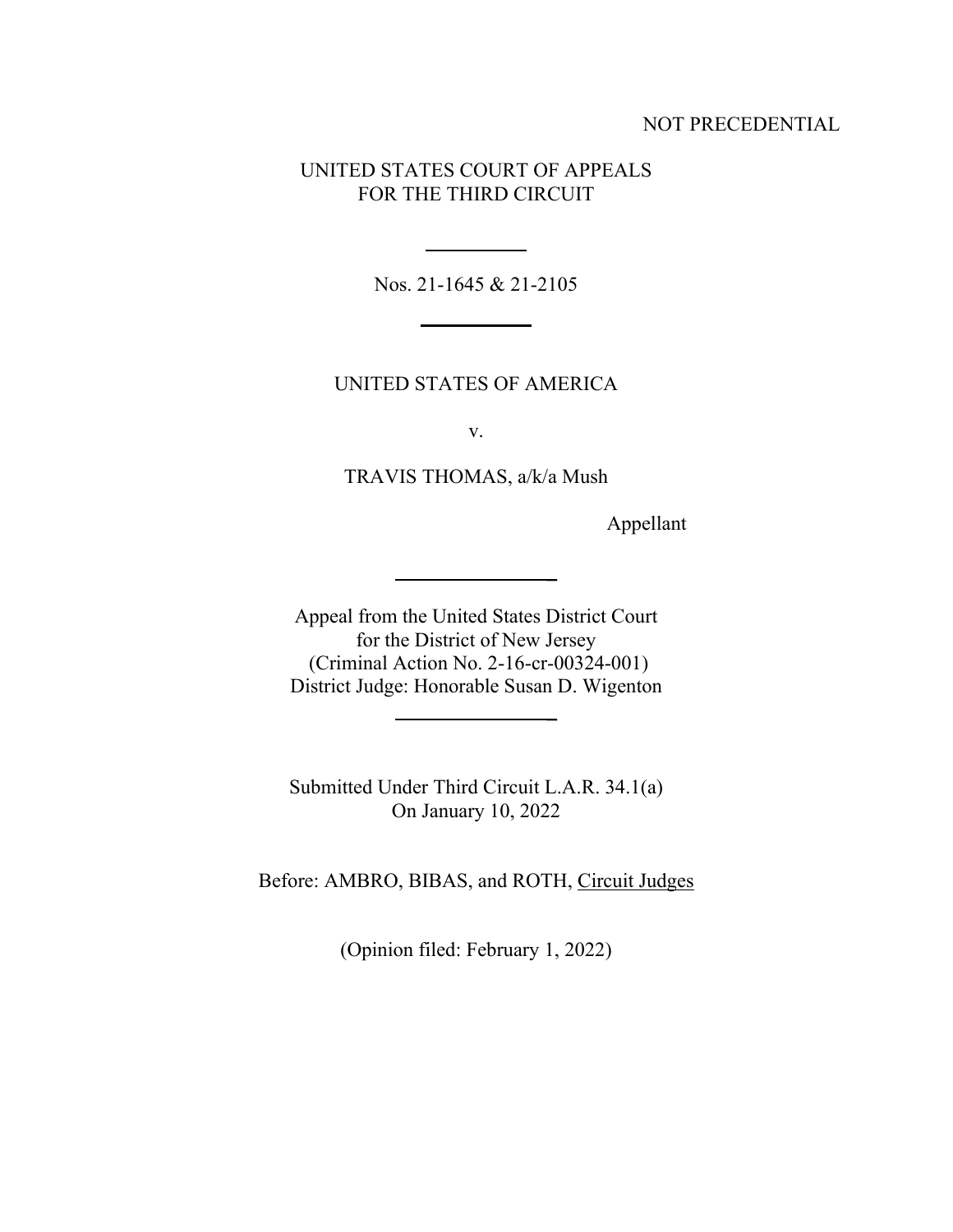# OPINION\*

#### AMBRO, Circuit Judge

Appellant Travis Thomas seeks review of the District Court's denial of his motion for compassionate release and its subsequent denial of his motion for reconsideration. For the reasons stated below, we affirm the Court's decisions.

#### **I.**

Thomas pled guilty in 2017 to eight counts related to his involvement in a conspiracy to distribute heroin. In November of the same year, the District Court sentenced him to 210 months' imprisonment—seven years less than the bottom of the applicable Guidelines range. The District Court granted the downward variance to reflect Thomas's background, his learning disabilities, and his emotional and mental health issues. App. at 106; *see also United States v. Thomas*, 750 F. App'x 129, 131 (3d Cir. 2018) (affirming Thomas's sentence). He has been incarcerated since December 2015.

In September 2020, Thomas filed a *pro se* motion for compassionate release, and in January 2021, with the assistance of counsel, he filed a supplementary motion requesting that he serve a portion of his sentence under home confinement. Both motions were based on the risk of contracting COVID-19 while incarcerated and Thomas's obesity and high blood pressure, preexisting conditions that increase the risk posed by

<sup>\*</sup> This disposition is not an opinion of the full Court and pursuant to I.O.P. 5.7 does not constitute binding precedent.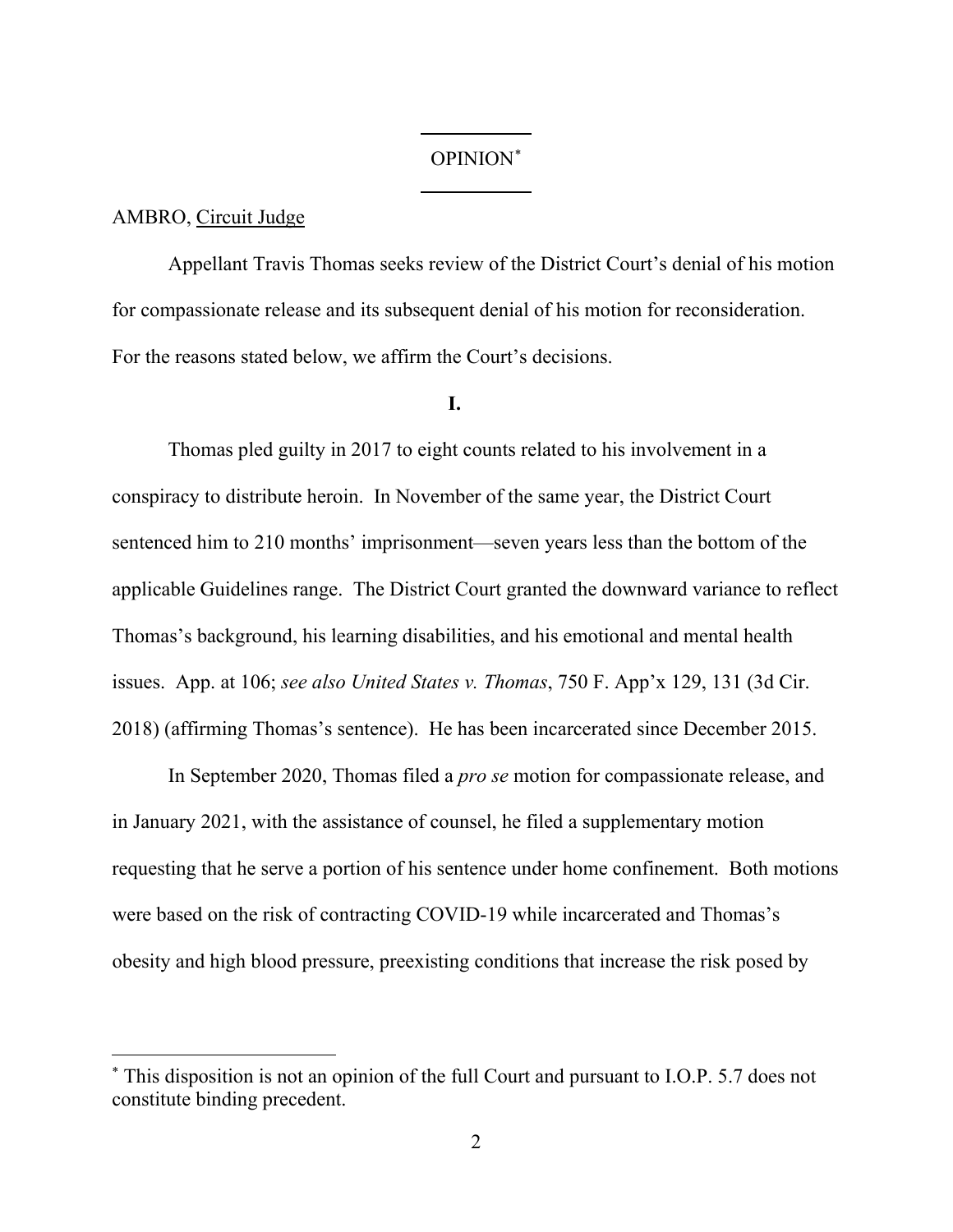COVID-19. The District Court denied both Thomas's initial request and his motion for reconsideration.

Thomas separately appealed both decisions. The two appeals are now consolidated.

# **II.**

18 U.S.C. § 3582(c)(1)(A) provides that a court "may reduce [a federal inmate's] term of imprisonment . . . if it finds that . . . extraordinary and compelling reasons warrant such a reduction." But a court may only do so "after considering the factors set forth in section 3553(a) to the extent that they are applicable." *Id*. Those factors include, among other considerations, "the nature and circumstances of the offense and the history and characteristics of the defendant,"  $\S$  3553(a)(1), and the need for the sentence "to reflect the seriousness of the offense, to promote respect for the law, and to provide just punishment for the offense"; "to afford adequate deterrence to criminal conduct"; and "to protect the public from further crimes of the defendant,"  $\S$  3553(a)(2)(A)–(C).

We review denials of requests for a sentence reduction, including consideration of the § 3553(a) factors, for abuse of discretion. *United States v. Pawlowski*, 967 F.3d 327, 330 (3d Cir. 2020). Our review is highly deferential because district courts view the facts from a better "vantage point" than we do. *United States v. Tomko*, 562 F.3d 558, 566 (3d Cir. 2009) (*en banc*).

Here we cannot conclude that the District Court erred in finding consideration of the § 3553(a) factors was "dispositive" against granting compassionate release. App. at 6; *see also* App. at 13 (explaining that the District Court's decision was "based on the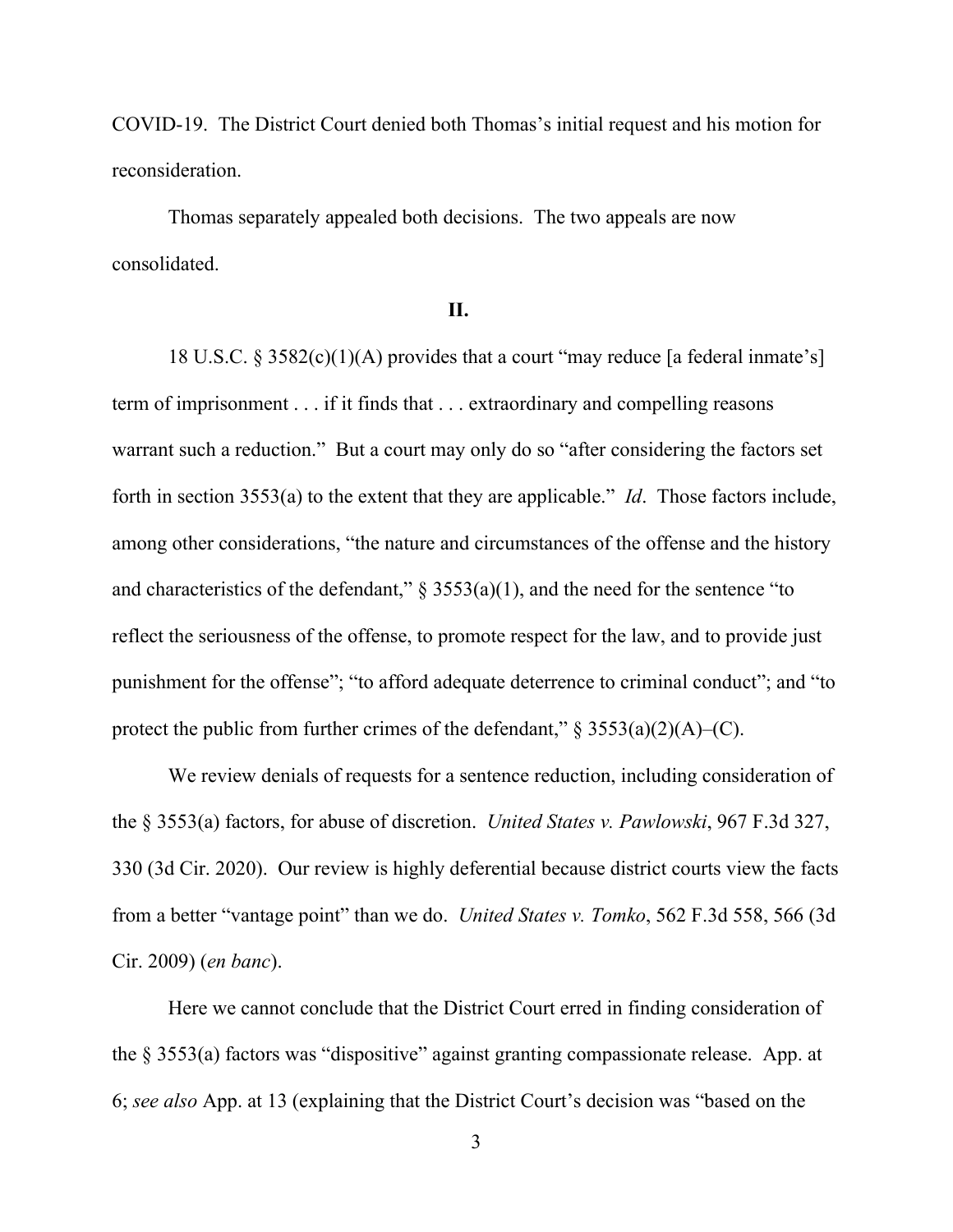Section 3553(a) factors"). In considering those factors, the Court explained that altering Thomas's sentence would discourage respect for the law, undermine any message of deterrence, and cause his sentence not to reflect the seriousness of his offense. It explained that Thomas's criminal record was "extraordinarily serious" because, among other considerations, he tried to stop a Government witness from testifying against him and had an extensive criminal record. It also observed that Thomas had served less than one-third of his term of imprisonment—which, as noted, already included a seven-year downward variance from the Guidelines range. Under these circumstances, the Court did not abuse its discretion in finding that the  $\S$  3553(a) factors defeated Thomas's petition for release. *See Pawlowski*, 967 F.3d at 330–31 (declining to disturb a denial of a petition for compassionate release when significant time remained in the defendant's term of imprisonment and the seriousness of the crimes justified an extended period of incarceration).

Thomas advances three arguments for why the District Court erred in weighing the § 3553(a) factors. None of the identified concerns create "a definite and firm conviction" that it "committed a clear error of judgment in the conclusion it reached upon a weighing of the relevant factors." *Oddi v. Ford Motor Co.*, 234 F.3d 136, 146 (3d Cir. 2000) (internal quotation marks and citation omitted). First, Thomas objects to the District Court's consideration of a dropped charge for use of a cellphone while incarcerated. But after it was alerted that the charge was dropped, the Court explained that the dismissal of the cellphone charge did not "alter [its] conclusion" as to the  $\S 3553(a)$  factors, as Thomas's criminal history remained "extraordinarily serious." App. at 11–12.

4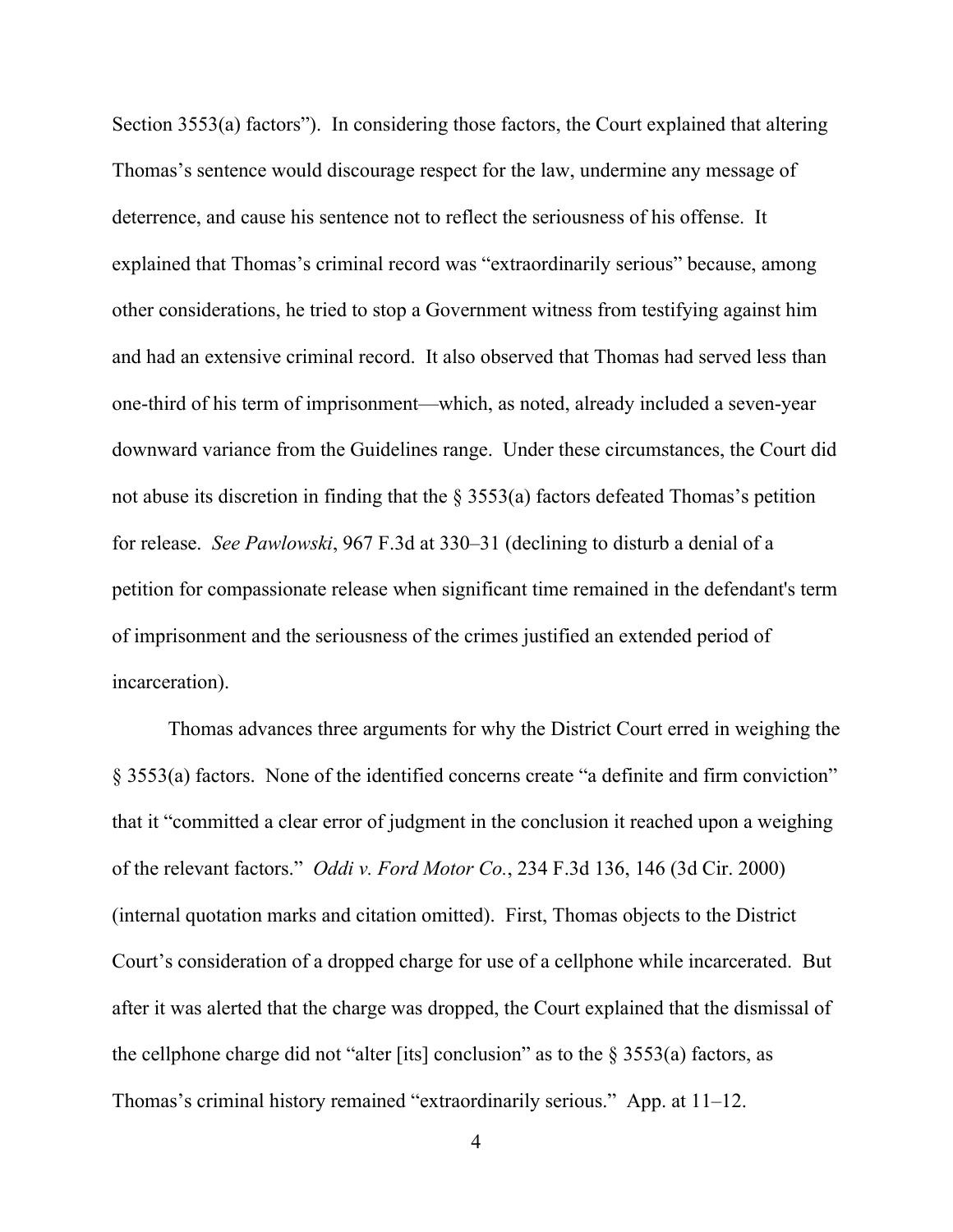Second, Thomas argues that his request was denied because he received the COVID-19 vaccine and this reasoning, if widely adopted, could perversely encourage inmates to decline the vaccine. We disagree. The District Court appropriately recognized that Thomas's vaccination reduced the health risks he relied on in support of his motion. This conclusion does not reward inmates who decline opportunities for vaccination. District courts routinely deny compassionate release to inmates who refuse the COVID-19 vaccine because they have voluntarily failed to mitigate the very health concerns they identify in support of an early release. *See*, *e.g.*, *United States v. Brinson*, No. CR 19-153 (SDW), 2021 WL 2451970, at \*2 (D.N.J. June 16, 2021) (Wigenton, J.) ("[B]ecause Defendant was offered and refused the COVID-19 vaccine, he cannot establish that 'compelling and extraordinary reasons' justify his release." (internal citations omitted)); *United States v. Sawyers*, No. CR 15-00070-RSWL-1, 2021 WL 2581412, at \*4 (C.D. Cal. June 22, 2021) ("The glaring consensus among district courts is that refusal of a COVID-19 vaccine subverts a defendant's compassionate release motion."), *appeal dismissed*, No. 21-50157, 2021 WL 6196971 (9th Cir. Oct. 18, 2021).

Third, Thomas argues that the District Court minimized the effect of the pandemic and prison lockdowns on his ability to receive treatment for his mental and emotional health concerns. But it considered his mental health and concluded that "[Thomas's] mental health was not a sufficient reason to grant early release due to COVID-19." App. at 12; *see also* App. at 5 n.2. It was within the Court's discretion when weighing the § 3553(a) factors to find that his mental health concerns do not support an early release,

5